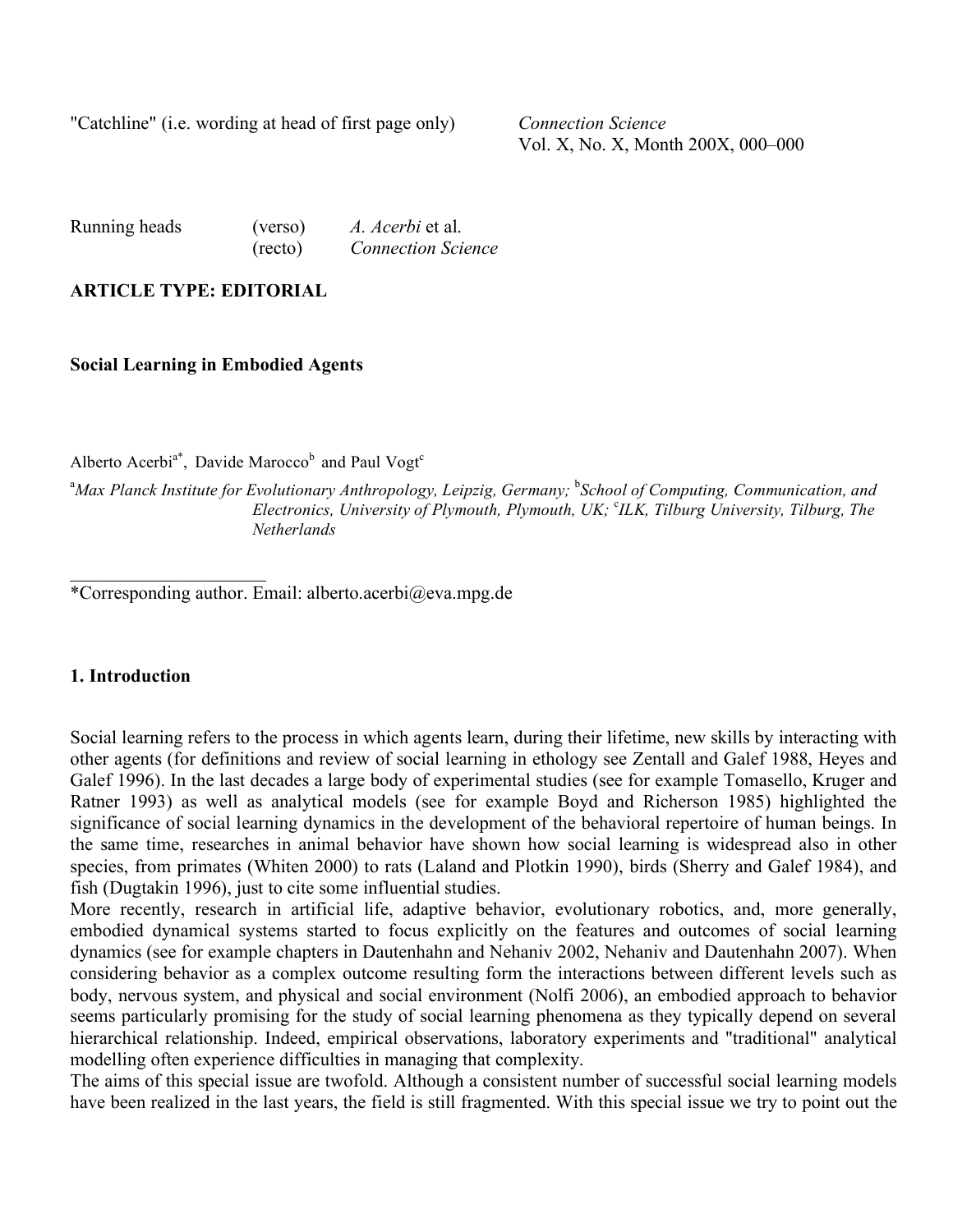shared results and the common open issues in order to contribute to the definition of the specificity of the embodied approach to social learning, as well as its connections with other approaches, inside and outside artificial life. Moreover, it will be an opportunity to review the recent advances on a fast developing field that can be relevant for many readers of *Connection Science*.

# **2. The contributions**

In selecting the papers for this special issue we tried to take an open view to different approaches and to stress the plurality of perspectives that an embodied approach to social learning permits. Hence, the contributions collected here vary in their degree of embodiment (form real robotics systems like in the contribution of *Pini and Tuci* to social network structures of abstract agents in the paper of *Gong and Wang*) as well as their methodologies (even though most papers are simulations or robotics experiments, the contribution of *Pereira, Smith and Yu* describes experiments of interactions between mothers and toddlers, while the contributions of *Thomaz and Breazeal* as well as *Otero, Saunders, Dautenhahn and Nehaniv* describe experiments on humanrobot interaction). Finally, the contributions deal with different forms of social learning, from high level forms that characterize human dynamics (such as the contributions of *Kwishout, Vogt, Haselager and Dijkstra* and *Wellens, Loetzsch and Steels*) to simple, animal-like forms of social transmission of information (like in the paper of *Thenius, Schmickl and Crailsheim*).

*Social scaffolding* (Vygotsky, 1978) is the term that relates to how social interactions can provide guidance towards learning from one another. The first three papers show the importance of social scaffolds in humanhuman and human-robot interaction studies. In order to understand how we can build artificial embodied agents capable of social learning at a high level, it is instructive to look closely at the way humans learn socially. In their contribution, *Pereira et al.* sophistically investigate the dynamics of turn-taking and joint coordination of bodily movements in mother-child interaction and their role in providing social scaffolds for the child's social learning of word-meanings. They show that when turn-taking is better coordinated, learning tends to becomes better. The way such findings can be used in developing artificial systems capable of social learning is extensively discussed and could provide useful data to modellers on how to incorporate empirical findings on human interaction.

In their contribution, *Thomaz and Braezeal* describe part of their ongoing work regarding human-robot interaction between their robot Leo and student-subjects. In particular, they investigate how human social scaffolding can contribute to the robot's learning abilities. Even though their robot can learn by itself, its performance improves considerably from the guidance provided by the human. The authors show that the more guidance relevant to the learning task is given, the better the robot can learn. This contribution thus not only shows the importance of social learning, but also that there are individual differences in the way guidance is given by humans and that it is important to understand how humans interact with robots in order to improve human-robot interaction systems that can learn.

Within the field of human-robot interaction, and with the aim of understanding an appropriate way of designing a fruitful teaching-learning dynamic between humans and robots, *Otero et al.* present two exploratory human-robot teaching scenarios in which the role of human teacher is studied both from robot's and human's point of view. In the first experiment, by examining different ways of teaching a robot, the authors show that the way in which the teaching process is carried out, and especially the way in which the robot's task is decomposed by the teacher, has a critical effect on the effectiveness of robot learning, while the second experiment address the same issue from the human viewpoint and studies the human teacher's spontaneous levels of event segmentation.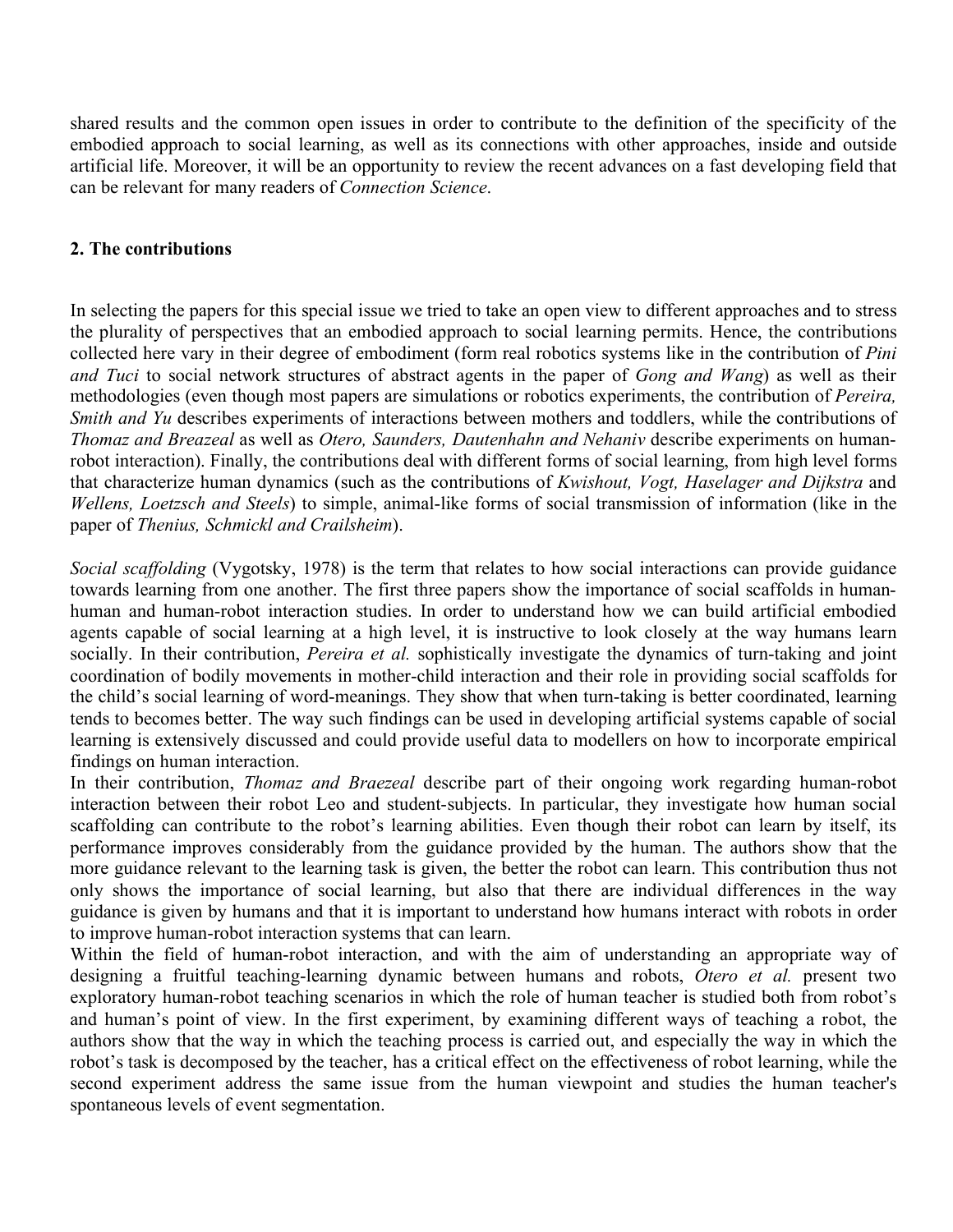Work on language evolution represented "historically" - and continue to be - one of the more developed fields in the study of social learning in simulative and robotics literature (see chapters in Cangelosi and Parisi 2002). In their contribution, *Gong and Wang* present a computational model of language evolution in which the language is acquired by the agents through social learning. In the three presented experiments the authors aim to study the effect of social structure on language emergence and maintenance. In these experiments, the authors manipulate agents' individual probability to participate in social interactions to study the role of "popular" agents in language evolution, the relationship between mutual understanding and social hierarchy, and the effect of inter-community communications.

*Kwisthout et al.* investigate the relationships between joint attentional mechanisms and the performances in language games played by the agents. The results of these simulations show how, by adding constructs that mimic the three stages of joint attention identified in children's early development (checking attention, following attention and directing attention) it is possible to observe an increasing improvement of performances and how this improvement have the same ordering as that of the emergence of these mechanisms in infants' development. Essentially, this again shows the importance of social scaffolding in learning.

Complementary to the contribution of *Kwisthout et al.* is that of *Wellens et al.* In a related language game model, they discuss the difficulties arising in categorization, meaning formation and language emergence as the result of dealing with robotic agents, and propose a novel model of categorization and learning word meanings that can deal with those difficulties. This contribution shows that social scaffolding is not the only important aspect of social learning, as argued in many other contributions, but that the cognitive capacity to categorize and name objects in a flexible manner is crucial to adapt to the dynamics of languages and the social environment in which they are used.

*Thenius et al.* describe, in their contribution, a multi agent model of the foraging of honeybees' colonies, and they show how cohorts of foragers can exploit the information provided by other cohorts of the same colony to detect changes in quality in other food sources they have never visited. This contribution emphasizes how social learning can be, at least in some cases, considered as an emergent outcome of processes that are not, by themselves, oriented to an explicit exchange of information, but that social learning can be interpreted as a property of systems that have some peculiar characteristics, rather than a mechanism that resides "in the heads" of the agents involved in social learning (on this point see also Marocco and Acerbi 2007). Moreover, this work represents one of the rare attempts to parameterize models with empirical data taken from observations of real animals.

The final contribution comes from the field of evolutionary robotics. In this work *Pini and Tuci* present a series of simulation in which they evolve neural controllers for autonomous robots to study how phototaxis behavior can be socially transmitted from a model to a learner, only by allowing the learner to physically follow the model while the model is performing its own behavior. An interesting aspect of the work resides in the fact that the same neural controllers are shown to perform both individual learning of positive and negative phototaxis, and social learning. So, like the previous contribution, the authors present social learning not as a cognitive machinery "in the head" of the learner, but as a dynamical process between to the individual capabilities of the learner and the physical interaction with the model.

### **Acknowledgements**

The inspiration for this special issue grew from a one-day workshop we organized at the European Conference on Artificial Life (ECAL) in Lisbon, the 10<sup>th</sup> of September 2007. We thank all participants of the workshop for their stimulating presentations and exciting discussions. We want to thank the ECAL 2007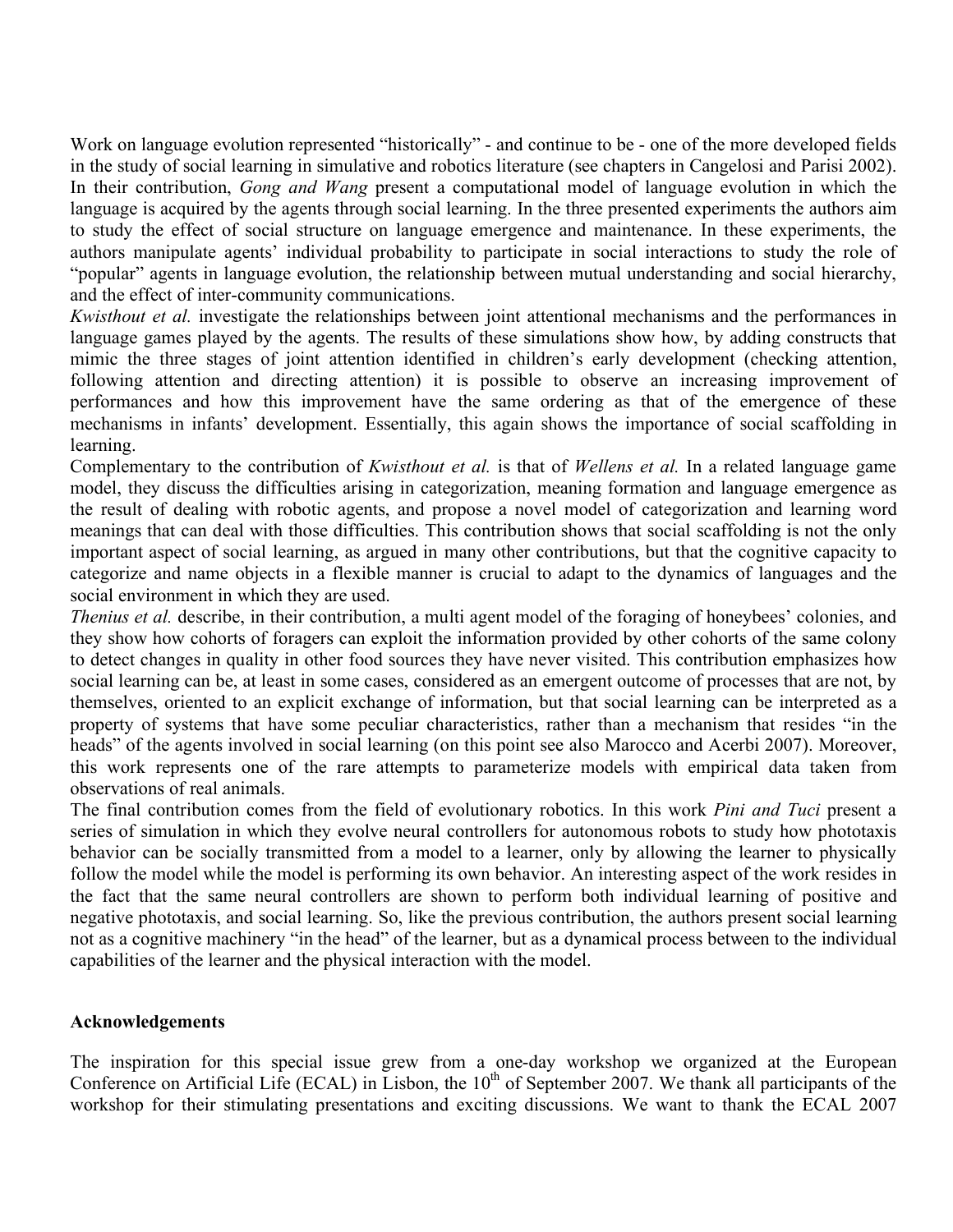organizers, and in particular the chair Fernando Almeida e Costa, for their support during all the phases of the organization of the workshop and for their assistance in Lisbon. We would like to thank *euCognition*, the European Network for the Advancement of Artificial Cognitive Systems, who supported us with a Network Action (NA 193-1), which permitted to us to invite Malinda Carpenter, from the Max Planck Institute for Evolutionary Anthropology in Leipzig (Germany), and Bennett Galef Jr., from McMaster University in Hamilton (Canada) as our keynote speakers. We thank our keynote speakers for accepting to confront an audience probably unusual for them and for giving their challenging talks.

We also thank the review panel for their assistance in preparing this special issue. The panel consisted of Gianluca Baldassarre, Tony Belpaeme, Aude Billard, Angelo Cangelosi, Federico Cecconi, Joachim de Beule, Bart de Vylder, Mike Dowman, Cecilia di Chio, Onofrio Gigliotta, Takashi Ikegami, Frederic Kaplan, Jason Noble, Marco Mirolli, Orazio Miglino, Stefano Nolfi, Pierre-Yves Oudeyer, Domenico Parisi, Giovanni Pezzullo, Michael Roberts, Joe Saunders, Andrew Smith, Vito Trianni, Elio Tuci, Luca Tummolini, Pieter Wellens, and Tom Ziemke.

Finally, we thank the European Commission for their support in our activities within the ECAgents project (A.A. and D.M.) and the NEW TIES project (P.V.). Any information provided in this manuscript, as well as the contents of this special issue does not necessarily reflect the views of the European Commission or those of other project members within ECAgents and NEW TIES.

## **REFERENCES**

R. Boyd and P. J. Richerson, *Culture and the evolutionary process*, Chicago, Chicago University Press (1985).

A. Cangelosi and D. Parisi, *Simulating the evolution of language*, London, Springer (2002).

K. Dautenhahn and C. L. Nehaniv (Eds.), *Imitation in animals and artifacts*, Cambridge, MIT Press (2002).

L. A. Dugtakin, "Copying and mate choice", in C. M. Heyes and B. G. Galef (Eds.), *Social learning in animals: the roots of culture*, San Diego, Academic Press (1996), pp. 85-105.

C. M. Heyes and B. G. Galef (Eds.), *Social learning in animals: the roots of culture*, San Diego, Academic Press (1996).

K. N. Laland and H. Plotkin, "Social learning and social transmission of information in Norway rats (*rattus norvegicus*)", *Animal Learning and Behavior*, 18 (1990), pp. 246-251.

D. Marocco and A. Acerbi, "Adaptation and Social Facilitation in a Population of Autonomous Robots", in L. Berthouze, *et al.* (Eds.), *Proceedings of the 7th International Conference on Epigenetic Robotics*, Lund, LUCS (2007), pp. 85-91.

C. L. Nehaniv and K. Dautenhahn (Eds.), *Imitation and Social Learning in robots, Human and Animals: Behavioural, Social and Communicative Dimensions*, Cambridge, Cambridge University Press (2007).

S. Nolfi, "Behaviour as a complex adaptive system: On the role of self-organization in the development of individual and collective behaviour" *ComPlexUs,* 2(3/4), (2006), pp. 195-203.

D. F. Sherry and B. G. Galef, "Cultural transmission without imitation: Milk bottle opening by birds", *Animal Behavior*, 32 (1984), pp. 937-938.

M. Tomasello, A. C. Kruger and H. Ratner, "Cultural learning", *Behavioral and Brain Sciences*, 16(3), (1993), pp. 495-552.

L. S. Vygotsky, *Mind in society: the development of higher psychological processes*, Cambridge, MA: Harvard University Press (1978).

A. Whiten, "Primate culture and social learning", *Cognitive Science*, 24(3), (2000), pp. 477-508.